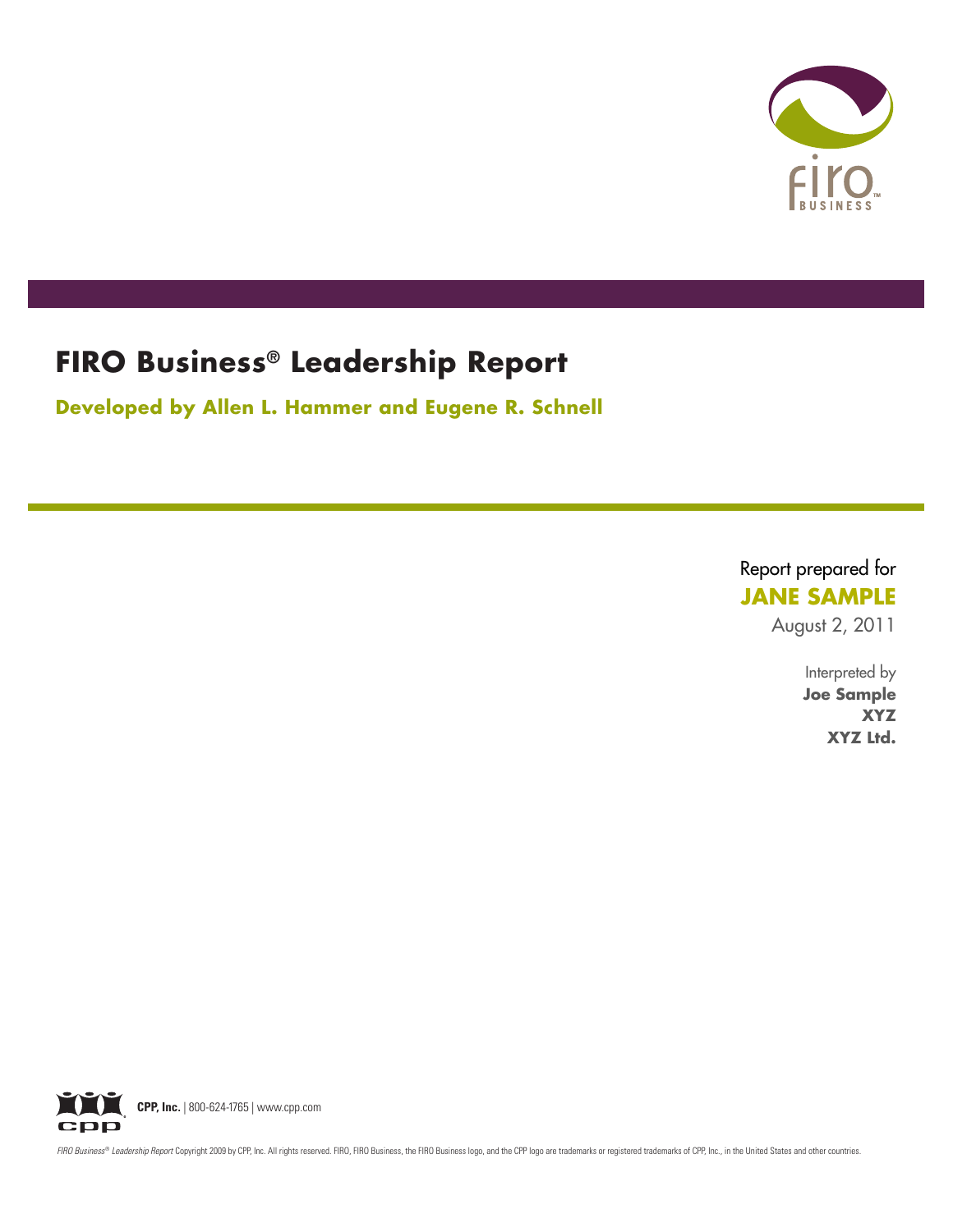# **INTRODUCTION**

Working in an organization means working with other people. How you interact with and relate to many different kinds of people plays an important role in your success at work. This report demonstrates how your results from the FIRO Business® assessment can help you understand your interpersonal needs and how you interact with others in your organization. Information from the FIRO Business tool can help you maximize the impact of your actions and behavior at work, identify options for increasing your job satisfaction and productivity, and explore alternative ways to achieve your goals.

As you read through this report, keep in mind that all instruments have limitations. The FIRO Business assessment provides information on your fundamental interpersonal relations orientation. It is a measure of interpersonal needs in the areas of involvement, influence, and personal connection. It is not a comprehensive personality assessment, nor is it a test of abilities, career interests, or success.

Each of the first five sections of this report (see the list below) describes your preferred approach to the topic and indicates some of the strengths and challenges of your approach. Each section ends with "developmental stretches"—strategies you might try, new thoughts you could entertain, feedback you might seek in order to stretch yourself to develop new capacities as a leader. The "Next Steps" section, at the conclusion of this report, helps you plan how to use the developmental stretches to enhance your interpersonal effectiveness.

## **How Your FIRO Business® Leadership Report Is Organized**

- Relating to Your Coworkers
- Relating to Your Manager
- Relating to Your Direct Reports
- Handling Negotiation and Conflict
- Making Decisions and Setting Priorities
- Next Steps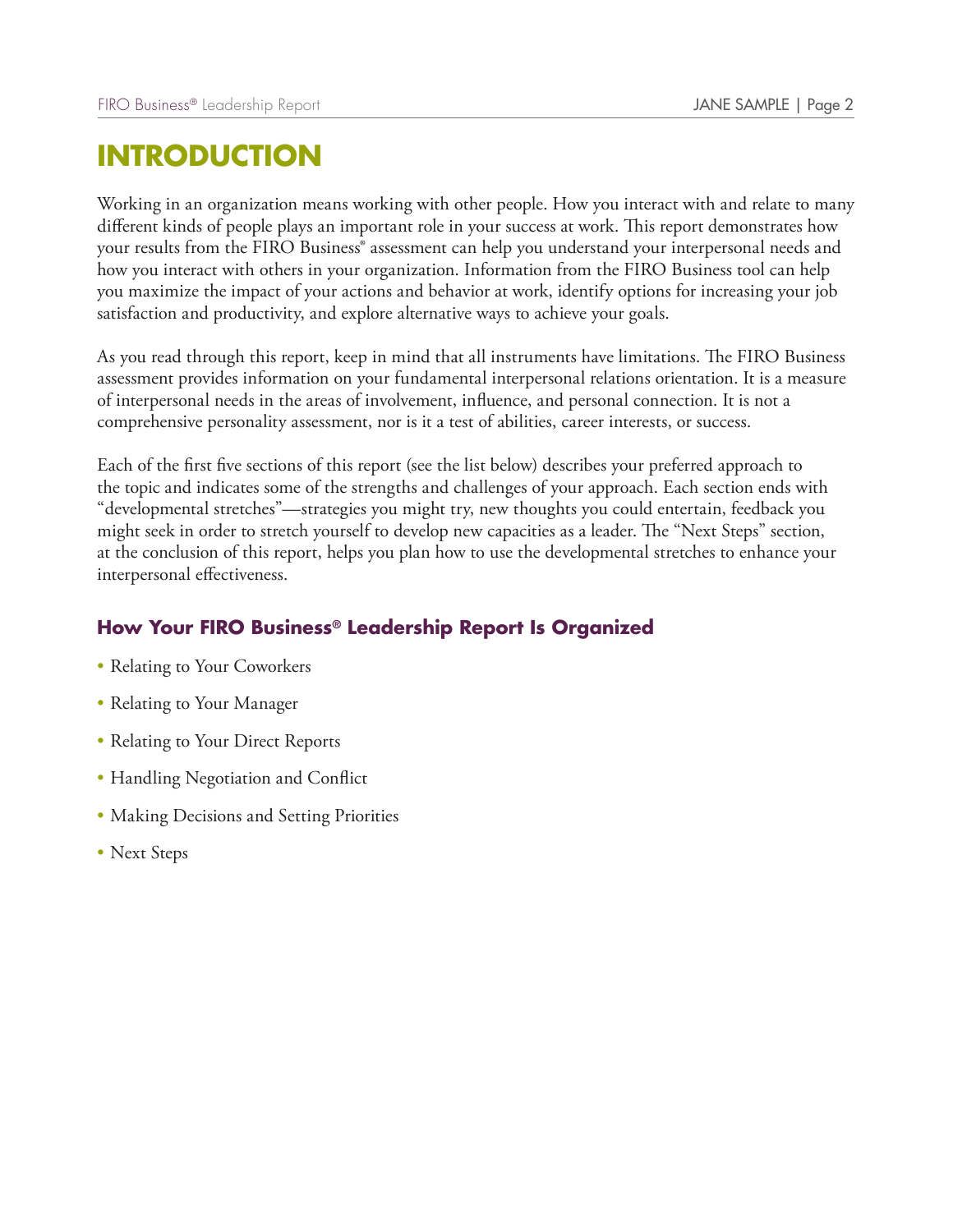# **RELATING TO YOUR COWORKERS**

One of the important aspects of being a leader is "leading across," or managing your relationships with your coworkers. People have different levels of interest in interacting with their coworkers, and those levels strongly influence how much time and energy they devote to interacting with others on a daily basis.

The chart below shows four possible levels of interest in interacting with others. Your level of interest, based on your responses to the FIRO Business assessment, is shown in bold.

#### **LEVELS OF INTEREST IN RELATING TO COWORKERS**

Likely to spend most of your time and energy interacting with coworkers rather than working independently on your own projects

Likely to spend at least half your time and energy interacting with coworkers rather than working independently on your own projects

Likely to spend at least half your time and energy working independently on your own projects rather than interacting with coworkers

Likely to spend most of your time and energy working independently on your own projects rather than interacting with coworkers

#### **Your Strengths in Relating to Coworkers**

Your results, based on your responses to the FIRO Business assessment, show that you have very high interest in spending time and energy interacting with coworkers rather than working independently on your own projects. This suggests that:

- You pride yourself on being a team player and believe you do your best work when you can interact and collaborate with others frequently.
- You are likely to jump into a group project or join a team without taking the time to analyze what will be involved or who else will participate.
- You communicate your opinions and feelings to whomever you are with so that everyone will know where you stand.
- You welcome assignments that provide opportunities to work with a wide variety of others, especially in large groups.
- You are very comfortable being front and center in public situations (e.g., open meetings, staff meetings, team projects), readily offering your opinions and expertise or actively facilitating others' participation.
- You probably have a large network of people on whom you can call for support or for help on a project, or just to share information.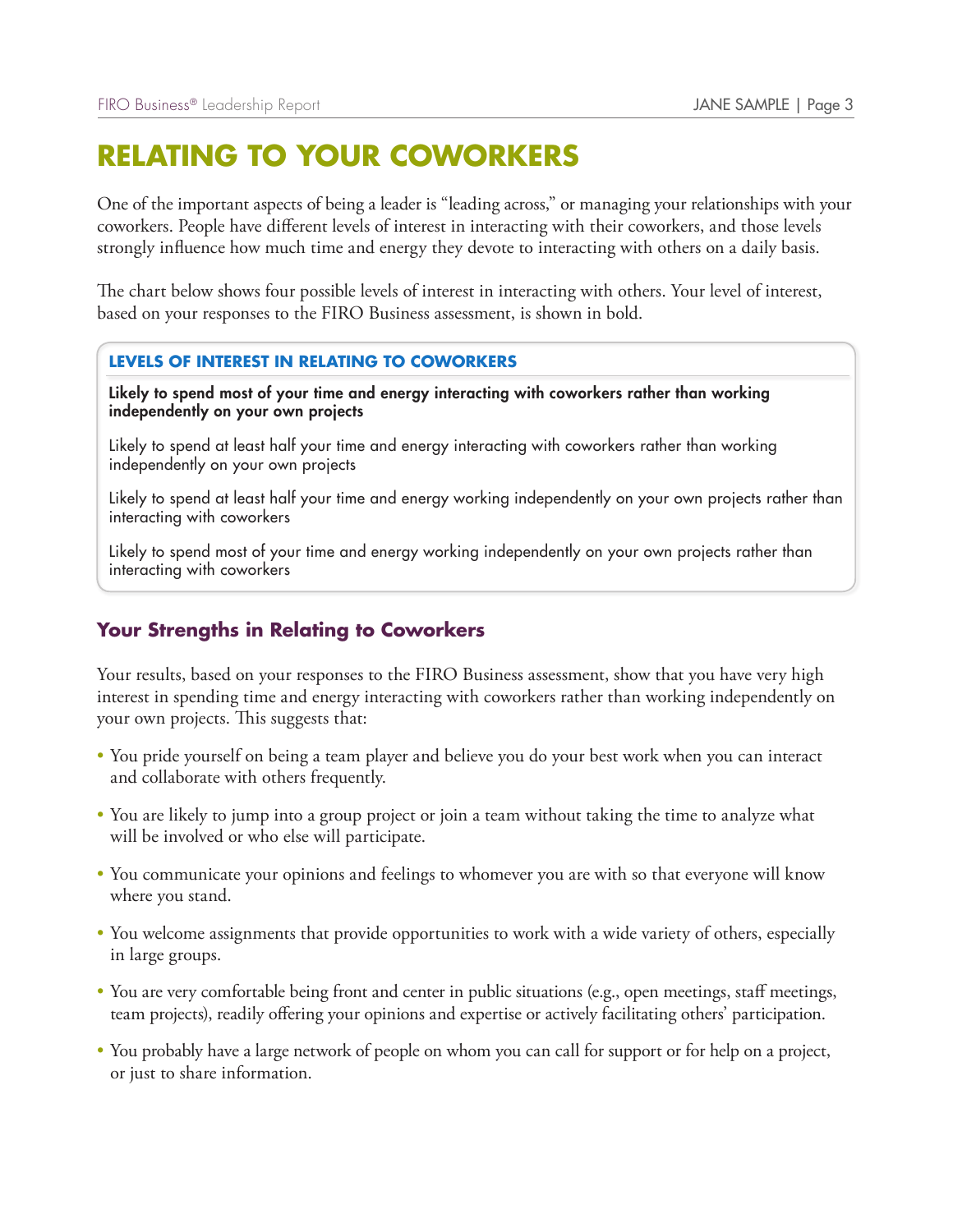## **Possible Challenges of Your Approach to Coworkers**

- You may find yourself pulled in many different directions and perhaps unduly influenced by the last person with whom you interacted who had a strong opinion.
- You may not be able to finish reports or projects because you allow coworkers to continually distract you.
- You may end up spending too much time socializing and not enough time engaged in efficient, task-oriented work.
- You may continually revisit issues and keep talking about them without making a decision, or you may think out loud to many different people and not make it clear when you have made a decision.
- You may invite others with little real experience or expertise to join meetings, teams, or projects without considering the impact this may have on the group's efficiency.
- In public situations, you sometimes talk too much or say things about which you should have been more discreet.

- If you have to work alone on a project, you may need to reenergize by connecting with others and discussing your progress.
- Periodically devote some private time to reviewing all your tasks and setting priorities.
- Think strategically about which projects or assignments are best for your team and your career; don't automatically agree to join everything you are asked to join.
- If you work with a particularly social group of coworkers, consider arranging time outside of work when you can all get together and socialize, perhaps by volunteering in the community, playing sports together, or meeting for dinner on a regular basis, so that you can stay on task when at work.
- Learn how to better manage or facilitate meetings so that they are more efficient and effective for you (and for others). Become skilled at effective group facilitation techniques that allow for broad participation and that lead to closure.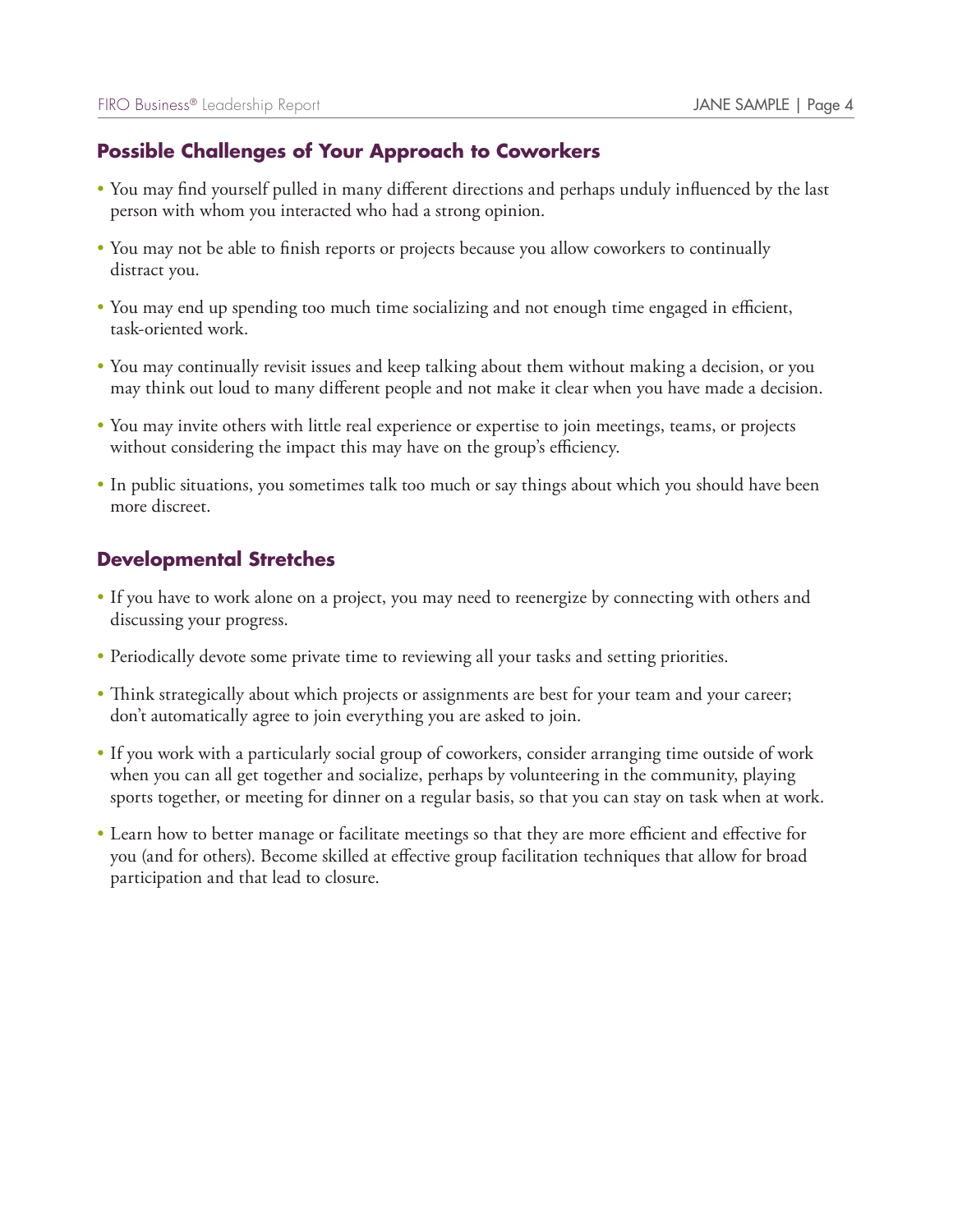# **RELATING TO YOUR MANAGER**

Another important aspect of being a leader is "leading up," that is, managing your relationship with your manager. Different people like to work with managers who have different kinds of characteristics. Three distinct managerial styles are described in the chart below. The style most important to you in a manager is shown in bold.

#### **MANAGERIAL STYLES**

Involves and brings people together and makes you feel a part of it all

Provides direction and focuses on goals and tasks

Encourages, supports, and shows a personal interest in you

### **Your Preferences in a Manager**

Your results suggest that you like a manager who sets a direction and provides a clear set of expectations, roles, and responsibilities. The characteristic you find least important in a manager is striving to develop a close one-on-one relationship with you. You don't expect your manager to be your only source for mentoring, coaching, and development. Your best performance may be stimulated by a manager who:

- Clearly identifies problems and describes what success will look like
- Defines your role and responsibilities in relation to the immediate problem
- Asks for periodic progress reports to help you maintain critical momentum
- Clarifies priorities and delegates authority and resources
- Challenges you to reach stretch goals and provides access to resources that can help you achieve the goals
- Arranges access to other decision makers and influencers
- Expects you to align your efforts with established priorities
- Holds you accountable for delivering results on time and on budget
- Makes necessary decisions to help you clear obstacles
- Clearly outlines processes and procedures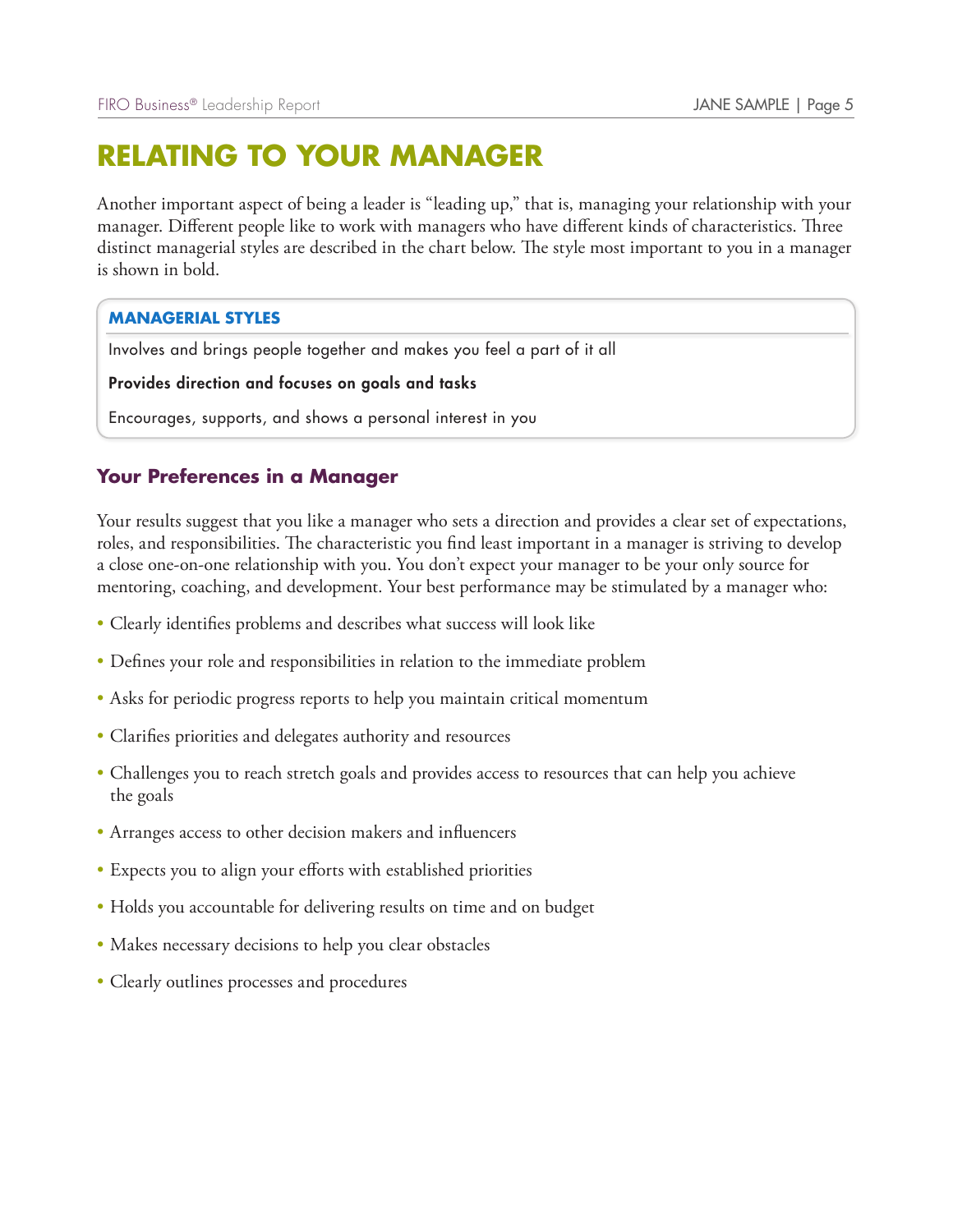### **Possible Challenges of Your Preferences**

Given what you want from a manager, some issues are likely to surface, as noted below. This list offers points for you to consider and evaluate. Keep in mind that a manager's style is influenced by many factors, including personality, interpersonal needs, and life experiences, and thus it is difficult to predict exact issues in your relationship with your manager.

- You may want your manager to provide more direction and structure than he or she is comfortable providing.
- You may ask too many questions and check in too often to see whether you are on track.
- You may not know how to proceed if your manager is at all ambiguous about his or her goals.
- You may offend your manager by rebuffing his or her attempts to get to know you personally.
- You may resist your manager's attempts to provide mentoring and advice about navigating organizational politics, believing that advancement should be based solely on your productivity and the quality of your work.

- Take the initiative to identify additional tasks that could improve a project; go beyond what your manager has requested.
- Determine how much your manager wants to be involved in your project.
- Don't wait for your manager to connect you with other people who can help with your project take the initiative to find new partners and let your manager know that you are doing so.
- Identify colleagues who are highly knowledgeable in particular areas who might be able to answer some of your questions.
- When faced with an obstacle, try to overcome it yourself or with the assistance of colleagues, without always going to your manager for help.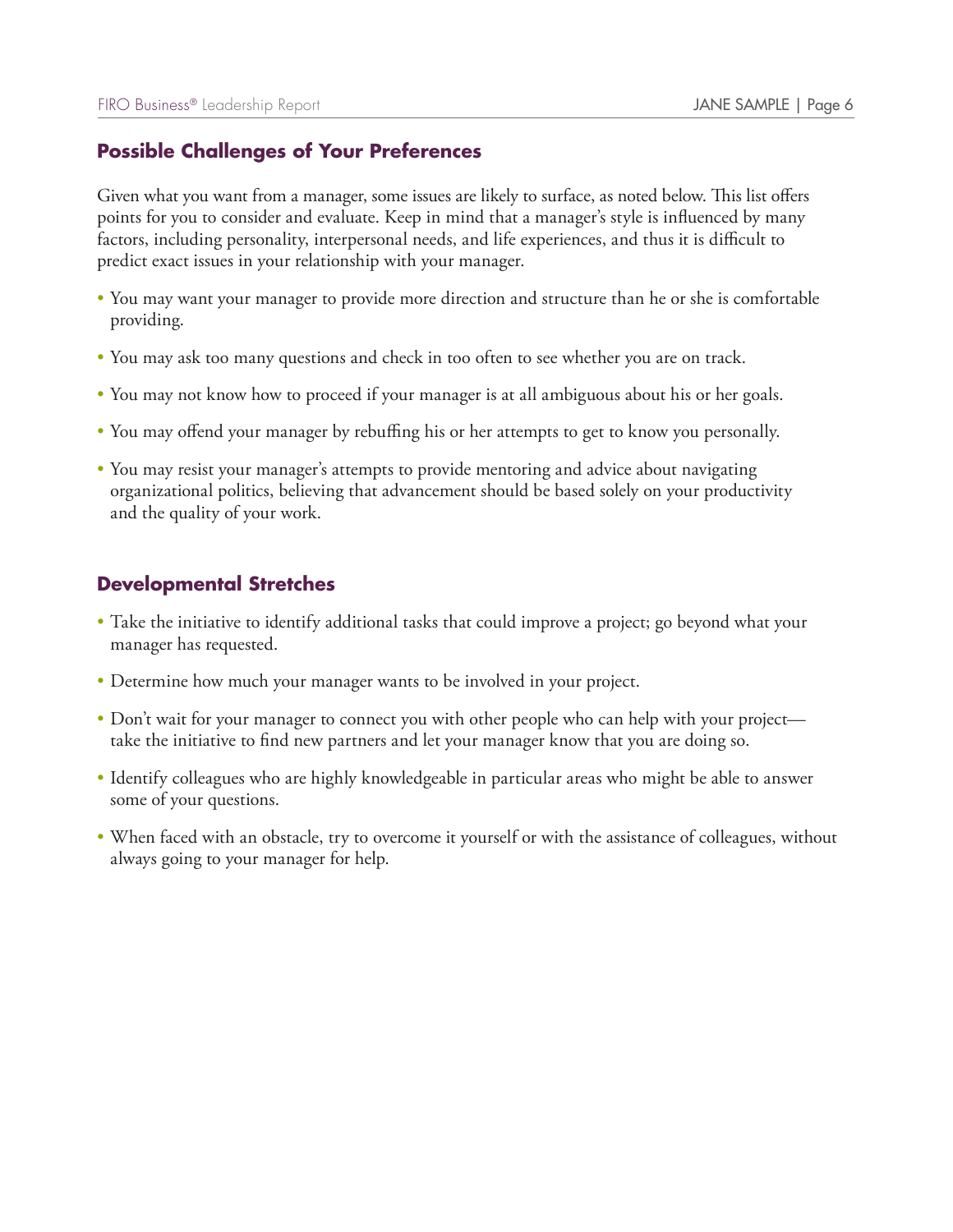# **RELATING TO YOUR DIRECT REPORTS**

Just as it is important for you as a leader to be skillful in leading across and leading up, it is also critical that you be skilled at "leading down," that is, managing your relationships with the people who report to you. People have different preferences for how much they like to be in charge of others. See the chart below for the alternatives. Your result is highlighted in bold.

#### **ORIENTATIONS TO DIRECTING OTHERS**

Likely to enjoy managing and directing others

Largely depends on the situation and what is expected of you

Likely to prefer working on your own projects rather than managing others

### **Your Strengths in Leading Direct Reports**

Managers and leaders often feel that they are *supposed* to be in charge 100% of the time. Your results indicate that you frequently assume leadership or management responsibilities. You are inclined to offer direction whenever there is an opportunity to do so (although there may be some exceptions), even when your role or the expectations for the work are unclear. You do not shy away from the opportunity to lead others. This doesn't mean that you will always be an effective leader; it just indicates that you welcome the chance to take charge. When you lead direct reports, your leadership is characterized by:

- Sharing your thoughts while welcoming those of others, and remaining open to changing your mind depending on what you learn in the exchange
- Creating systems to support operations and improve productivity
- Delegating authority and relying on others to accept assignments, report concerns, and resolve problems while upholding standards and following procedures
- Designing reporting metrics, calibration methods, or other information systems to measure progress and hold work groups accountable
- Directing others by providing just-in-time instruction, giving immediate feedback, correcting errors, and reviewing work samples
- Carefully preparing yourself and others before launching into new areas or tackling problems; learning from prior experience, and conducting practice runs and simulations
- Fulfilling requirements of end users and higher authorities and maintaining responsiveness to their needs and preferences
- Working willingly with formal lines of authority and standard operating procedures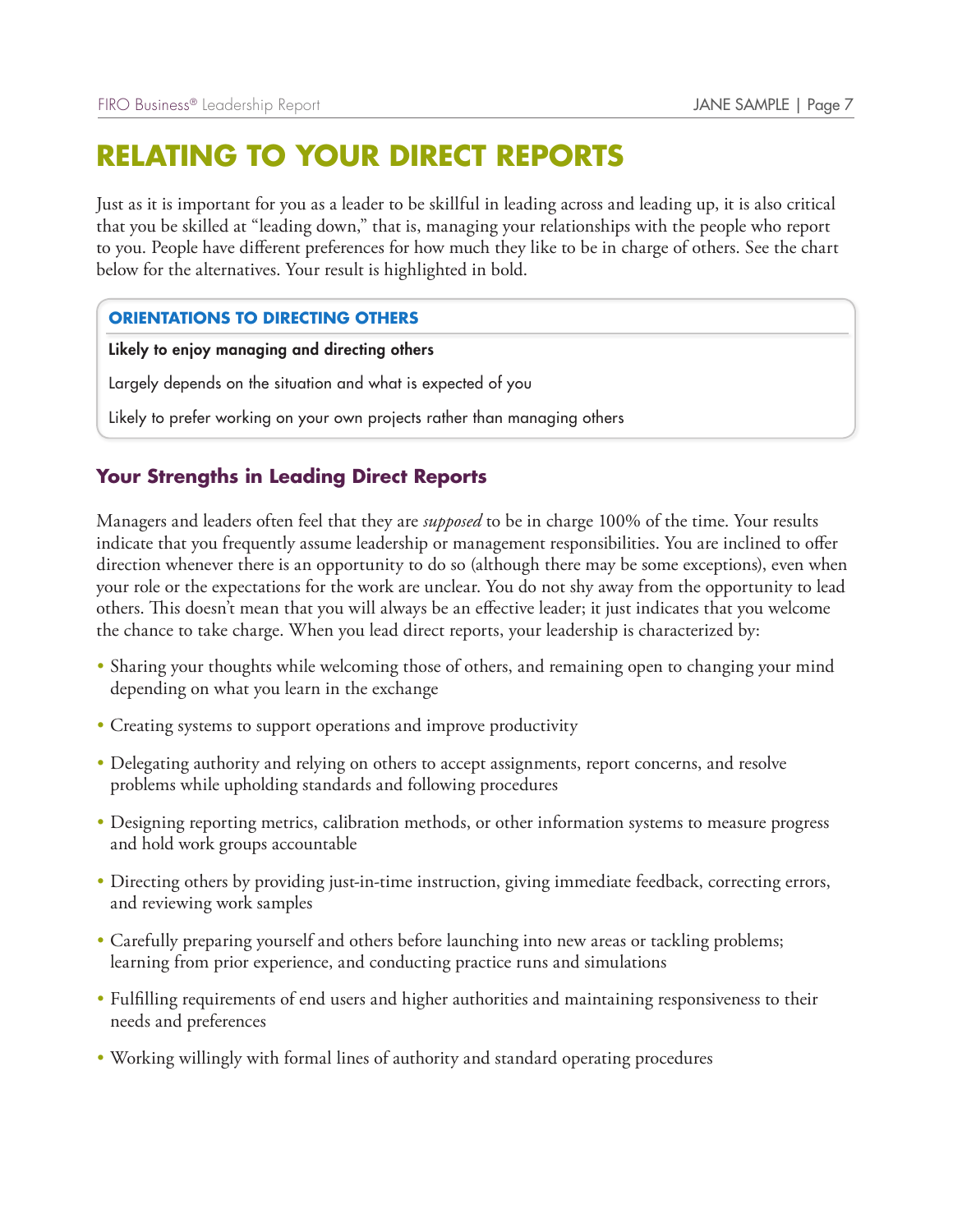## **Possible Challenges of Your Approach to Direct Reports**

- Your need for structure and organization may be too intense and impractical in certain situations (e.g., a start-up operation, when there is a lack of funds for infrastructure), particularly when things are going well.
- It may be difficult for you to allow spontaneous conversation and to support unstructured problem solving.
- Direct reports may not be ready to take on as much responsibility as you want them to assume.
- Your penchant for giving direction may be viewed by others as micromanaging, stifling, or interfering.
- You may neglect informal systems that help support productivity, such as skunk works, workarounds, and shadow systems.
- You may confuse others if you tend to alternate between periods of intense work and periods of complete relaxation.

- Create ways to defer or minimize your inclination to direct others and provide structure (e.g., write down ideas for providing structure but don't act on them for 72 hours; your delay may allow someone else to learn by initiating action).
- Regularly practice how to let go of your need for order and control and appreciate the benefits of improvisation; allow the creativity of the people on your staff to emerge out of unstructured situations.
- Decline to offer advice and learn to ask more questions and inquire about how your direct reports think something should proceed.
- Learn to postpone decisions that don't need to be made right way; consider whether a decision is premature; set a date for when you can revisit the issue with your direct reports and achieve closure.
- Make a habit of learning how others achieve the same or better outcomes using procedures and processes that are different from yours.
- Regularly communicate your respect for individual judgment and professional discretion; encourage others to think about the processes and procedures they use to accomplish tasks.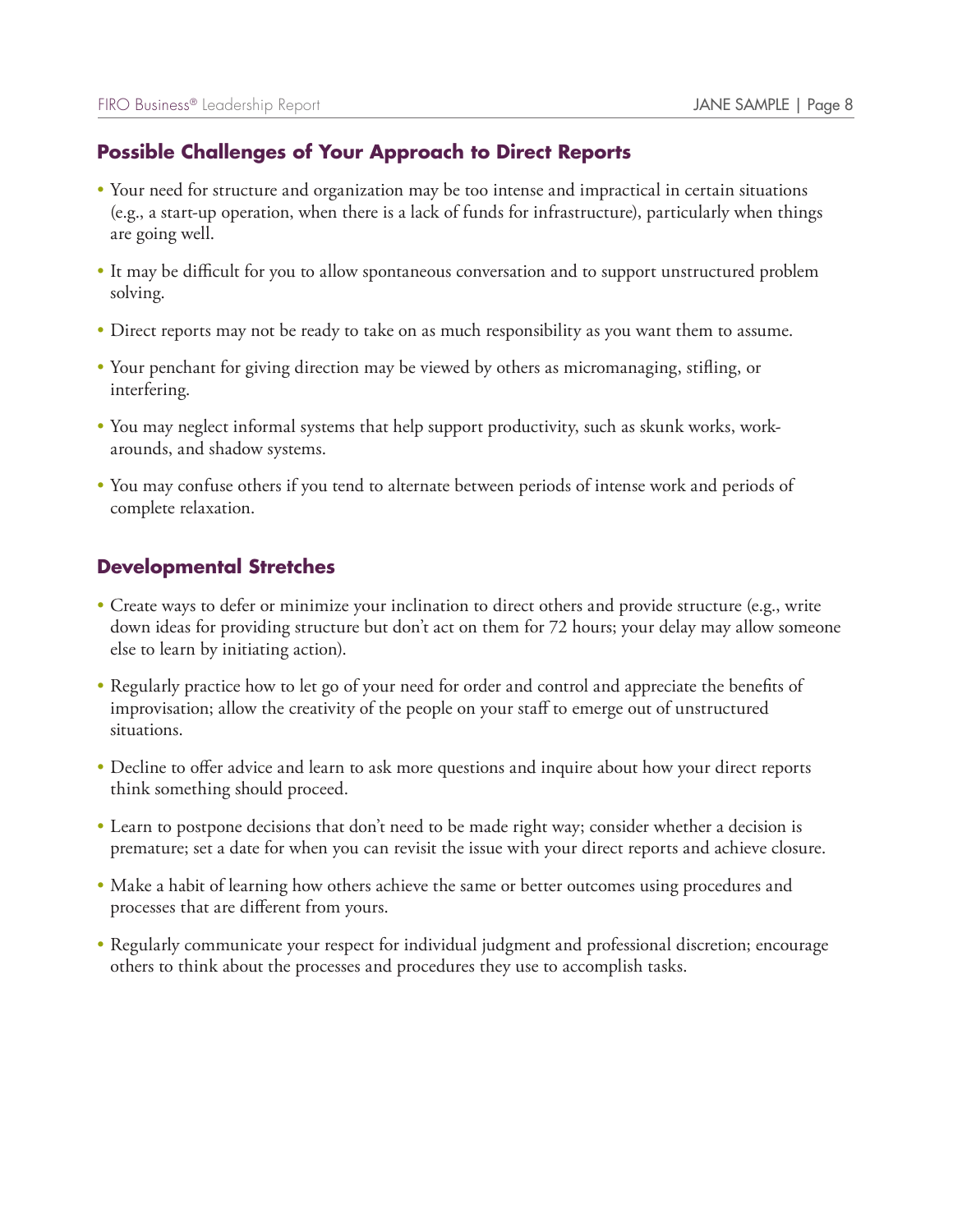# **HANDLING NEGOTIATION AND CONFLICT**

Working with others often involves having to negotiate and resolve differences. This report explores three broad strategies people use to reach an acceptable solution. If the first strategy doesn't work, they typically have a backup approach. The third approach is one they may use as a last resort. Your preferences regarding the three strategies used to negotiate and handle conflict are shown in the chart below.

#### **NEGOTIATION AND CONFLICT STRATEGIES**

Your primary strategy is to empathize with the position of others and understand their personal motive.

#### *Your backup strategy is to identify common goals and appeal to common interests.*

Your strategy of last resort is to rely on formal authority and attempt to legitimize your position.

### **Your Approach to Handling Negotiation and Conflict**

Your results suggest that the first strategy you will use when negotiating is to make a personal connection, show that you deeply understand and can empathize with the other party's position, and offer to make concessions in order to increase good feelings between you and the other party. Your backup strategy will be to try to engage others in finding common ground—a sense that there is a larger context that can encompass both of your positions. You are least likely to attempt to resolve differences using a power-based approach—relying on formal policies, procedures, laws, rules, or standards; making an executive decision; appealing to higher authorities; or pulling rank. Your strategies have these advantages:

- You quickly build trust and create a relaxed environment when negotiating or resolving conflicts so that everyone feels comfortable, listened to, and open to sharing.
- You strive to get beyond requests and demands to understand the individual needs and motives of the involved parties.
- You are comfortable with and validate the feelings and emotions that can emerge during a negotiation or conflict.
- You look for early wins on which you can reach easy agreement and thus build momentum toward tackling larger, complex issues.
- Given that your backup strategy is to engage everyone in finding common ground, you are careful to keep fairness in mind and not get committed early on to any particular idea or solution.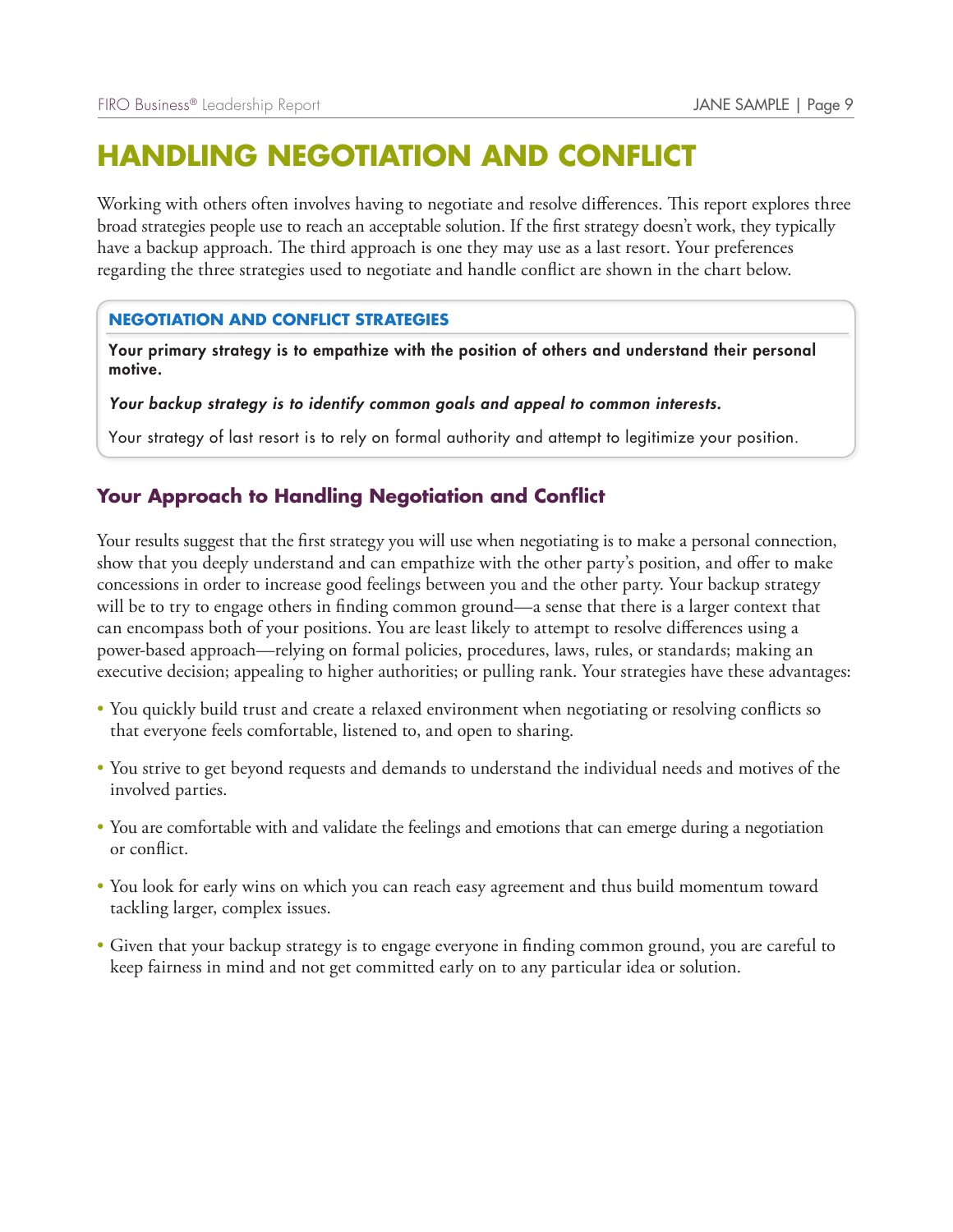## **Possible Challenges of Your Approach**

- It may take more time than you have available to build trust and reach agreement or resolution. You may neglect time constraints or feel a sense of urgency when the other party takes longer to establish trust than you would like.
- Others may view your personal attention as manipulative or insincere, particularly if a breach of trust occurred prior to the current dialogue.
- While demonstrating great interest in others, you may not advocate enough for yourself or the others you are representing.
- You may find it difficult to fall back on building common ground and larger goals after having first emphasized individual interests and concerns; others may see this change in approach as inauthentic, which could reduce trust.
- If you are forced to employ your strategy of last resort and you try to assert your authority and power, others may feel you are playing a game, particularly if you have a clear advantage or if there are formal authority differences between the parties (e.g., you are the boss and others are direct reports). People will need time to understand your motives for initially seeking a level playing field and the reason for your change.

- Prepare fully prior to discussions so that you have a clear idea of your motives, interests, and possible positions.
- Accept that discussions may need to advance significantly before you can achieve the level of trust and connection you prefer. Don't prematurely disclose your information and motives in order to accelerate trust building; focus instead on the immediate business needs that must be served by your negotiations.
- Remember to separate the person from the problem; attending to the needs of the individuals involved does not mean that you should ignore real constraints or retreat from tough decisions that need to be made.
- Avoid appealing to common interests as a fallback position until you have made a few decisions that both parties can support.
- If tensions are high and trust is low, consider bringing in a third party whose role would be to ensure that you don't neglect time constraints or the compelling business issues that have to be resolved.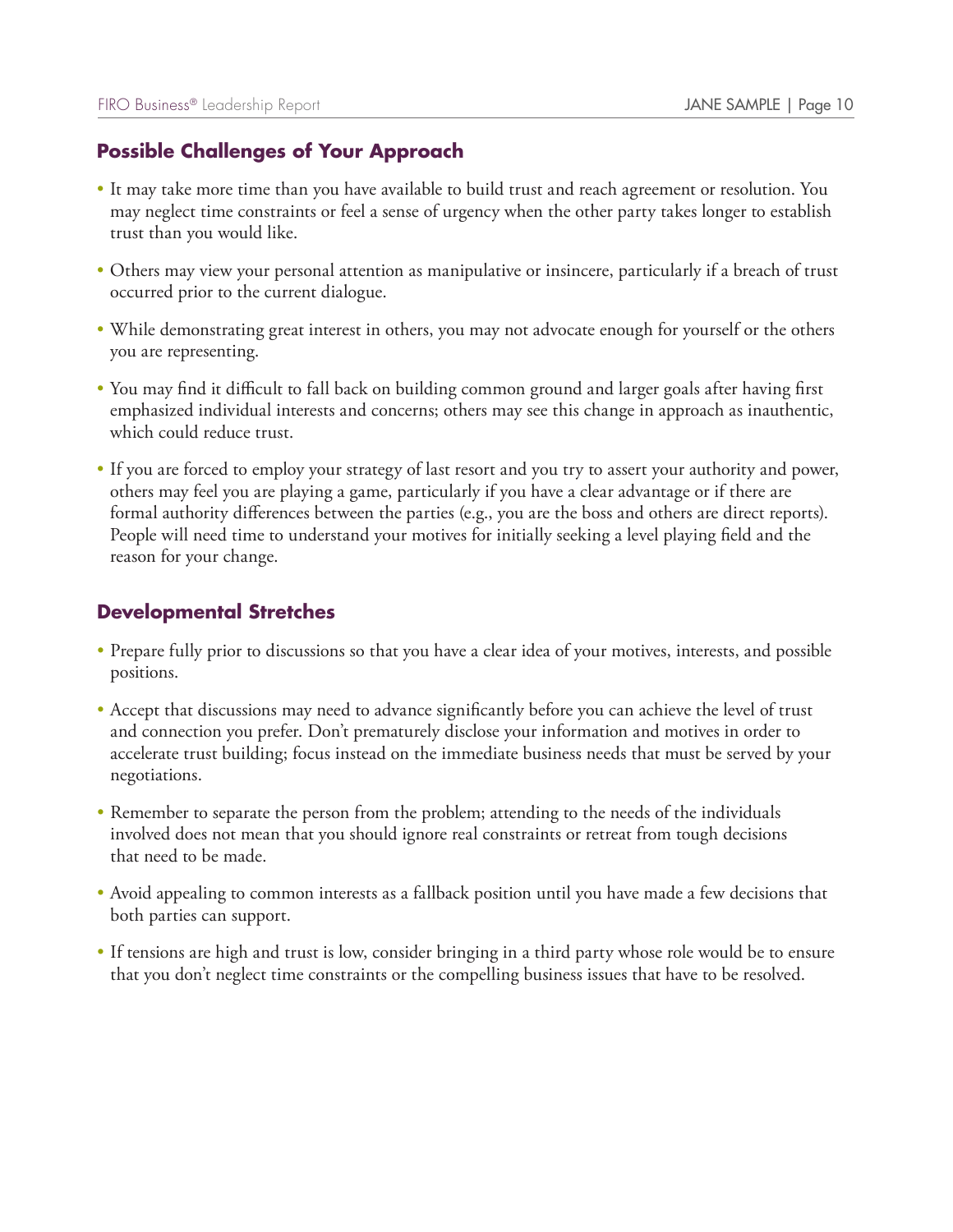# **MAKING DECISIONS AND SETTING PRIORITIES**

Every leader must make decisions and set strategic priorities for the organization. The chart below outlines three approaches that you as a leader can use to make decisions. Your preferred decision-making method is in bold.

#### **DECISION-MAKING METHODS**

Striving for common understanding and consensus

Pushing for closure, consistency, and follow-through

Promoting candor, openness, and depth of commitment

## **Your Approach to Decision Making**

Your results indicate that you actively engage a wide range of persons while making decisions. You likely use input from others extensively, and people usually have a good sense of what is on your mind. Guiding a group through a decision-making process feels natural to you.

When faced with routine decisions, you likely encourage frank and honest exchanges about issues, try to reduce tension to ensure openness, and increase individual consultation and coaching. Alternatively, when faced with new and unfamiliar decisions, you likely consult specific authorities and available experts, structure the exploration process, and try to improve on others' decisions. Advantages of your decision-making approach include the following:

- Having the flexibility to change your decision-making approach—working more individually when situations are routine and promoting more structure when situations are not routine
- Building strong connections between people with the expectation that loyalty will promote mutual accountability
- Attending to individual concerns that might block compliance with decisions
- Expecting that mutual responsibility includes the obligation to discuss all issues and private concerns openly
- Building up relationships so that each colleague will share his or her individual expertise and technical skill
- Modeling trust and loyalty to encourage joint effort toward meeting expectations, standards, and goals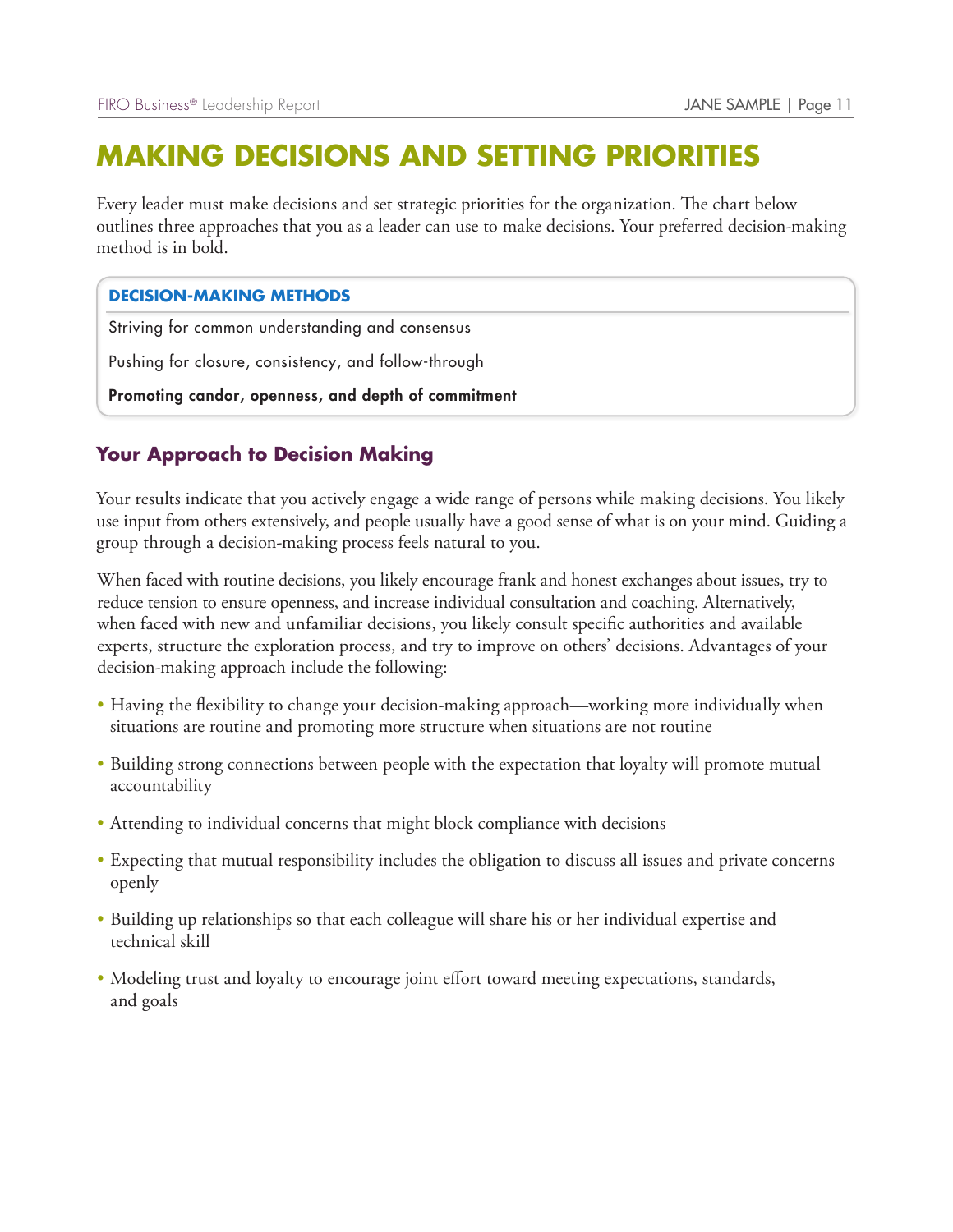## **Possible Challenges of Your Decision-Making Approach**

- Others may misinterpret your change in approach between routine and nonroutine decisions as inconsistency, moodiness, or a lack of trust.
- When overdone, focusing on the concerns of a few people may be experienced as playing favorites or hesitating to make tough decisions.
- Because you put less emphasis on mutual support, you may find that when decisions are implemented, a quiet resistance has accumulated, leading to avoidance or lack of persistence when an obstacle arises.
- With lower levels of attention to mutual support, your decisions may be viewed as too businesslike, dismissive, or unresponsive to growing resentment or morale problems.
- Due to your low receptiveness to support, encouragement, or individual coaching from others, your decisions may be seen as reserved, unsympathetic, and detached.
- You may be stressed when others engage in decision-making processes that require lots of individual consultation and sharing of private concerns or reactions before conclusions are reached.

- Don't make decisions just to create or maintain harmony; stay focused on your overall purpose and specific challenges. Clear and compelling challenges can help build harmony by providing a goal for everyone to rally behind.
- Get expert help in managing the coaching and emotional needs of others. Organizational consultants and executive coaches can often help teams achieve harmony without creating drama, endless process, or unnecessary compromises.
- Use structured methods to encourage but limit personal sharing (e.g., one-minute check-ins at the start of meetings) so that you don't get sidetracked while business issues are pending.
- Make deliberate efforts to allow others to talk with you one-on-one about their personal reactions and concerns. Allow time in these conversations for the other person to ask you probing questions related to your decisions, and be prepared to talk about your personal motives and reactions.
- Ask someone you trust to listen for individuals who are not voicing their frustrations and reservations in public. Meet with those people to hear their point of view; you are not obligated to take their advice, but you will be demonstrating a special interest.
- Don't overreact when others attempt to solicit your personal reactions to or concerns about a decision. Instead, work to control nonverbal behaviors that show you are not comfortable with these types of interactions. If you are not sure what your nonverbal cues are, ask a colleague to observe you and offer feedback. Don't mistakenly assume that people are being intrusive or trying to manipulate you.